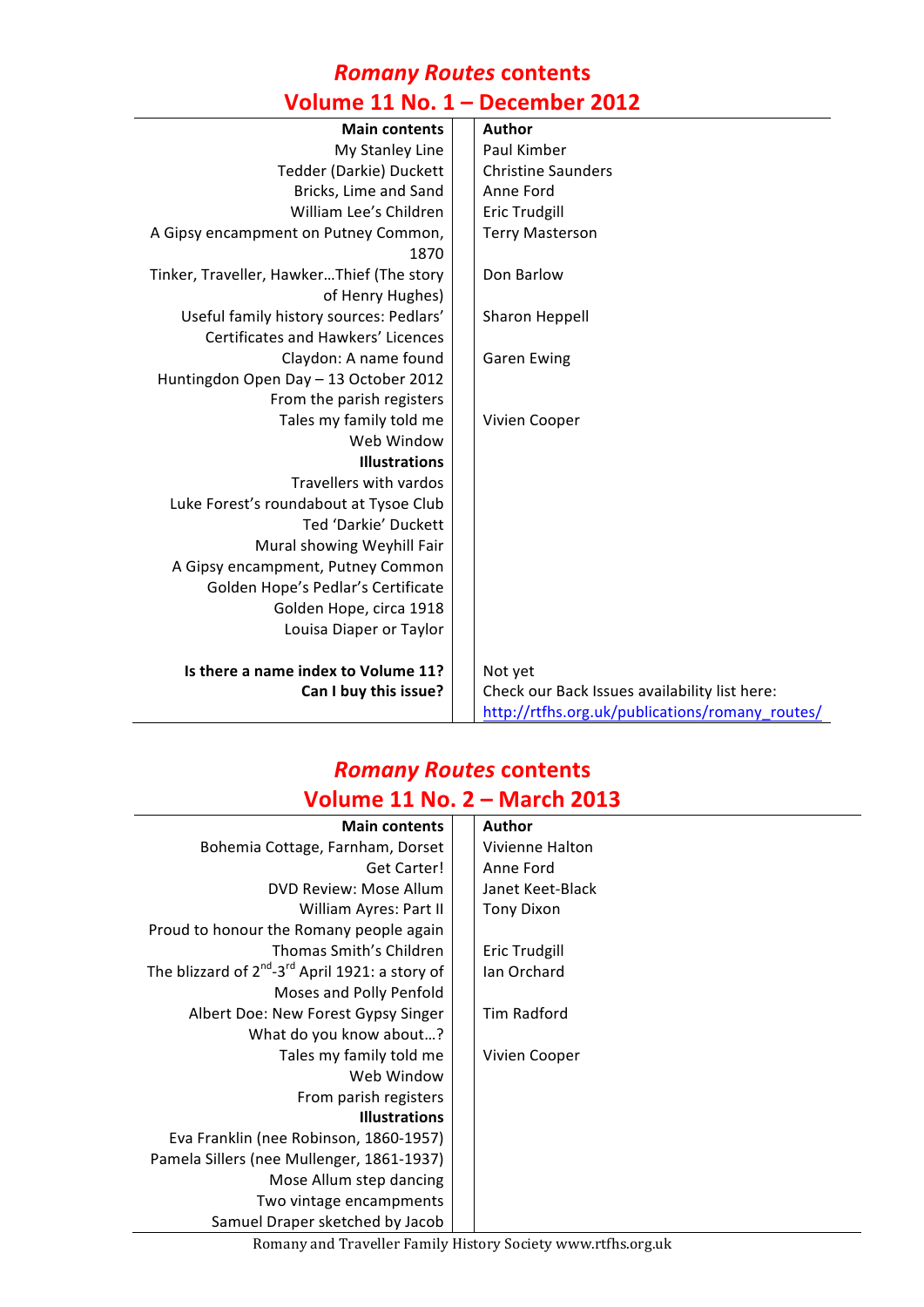| Thompson                                   |                                                 |
|--------------------------------------------|-------------------------------------------------|
| Remembrance Sunday, 11 November 2012       |                                                 |
| Amy Herne, Vanslow Cooper & Rhoda          |                                                 |
| Goodman                                    |                                                 |
| Two photos taken at Stourpaine, Dorset, in |                                                 |
| 1975                                       |                                                 |
| Bert Doe, about 1918                       |                                                 |
| The Hadlow Disaster Monument               |                                                 |
|                                            |                                                 |
| Is there a name index to Volume 11?        | Not yet                                         |
| Can I buy this issue?                      | Check our Back Issues availability list here:   |
|                                            | http://rtfhs.org.uk/publications/romany_routes/ |

#### *Romany Routes* **contents Volume 11 No. 3 – June 2013**

| Author<br><b>Main contents</b><br>Sharon Heppell<br>Living in a three-storey tent<br>The Volunteer Camp at Wimbledon, 1868<br>Janet Keet-Black<br>The pros and cons of using Ancestry<br>Sid Barker<br>Shaws, Drapers, Mills & Smiths - some<br>Vivienne Halton<br>research<br>'Gypsy Joe' Whiting<br>Janette Meaton<br>Voices of our ancestors (1)<br>John Pateman<br>A stolen fiddle<br>Anne Ford<br>A trip to the circus<br>Keith Chandler<br>Absalom's Smith Children<br><b>Eric Trudgill</b><br>Pointers<br>From parish registers<br>Web Window<br>Tales my family told me<br>Vivien Cooper<br>The Society's E-mail Group<br><b>Illustrations</b><br>Weston-super-Mare: Donkeys on the sands<br>The Volunteer Camp at Wimbledon, 1868<br>Albert and Rosina James<br>'Gypsy Joe' Whiting<br>Two unidentified men with vardo<br>Samuel Endersby in 1875<br>Vintage postcard of unknown female<br>hawker<br>Members of the Orchard Family with<br>American tent<br><b>Albert William Harris</b><br>Alfie Cooper<br>Three photographs of Ginnett's Circus,<br>April 2013<br>Is there a name index to Volume 11?<br>Not yet<br>Can I buy this issue?<br>Check our Back Issues availability list here:<br>http://rtfhs.org.uk/publications/romany_routes/ | .<br>JUIIL LUIJ |  |  |  |
|----------------------------------------------------------------------------------------------------------------------------------------------------------------------------------------------------------------------------------------------------------------------------------------------------------------------------------------------------------------------------------------------------------------------------------------------------------------------------------------------------------------------------------------------------------------------------------------------------------------------------------------------------------------------------------------------------------------------------------------------------------------------------------------------------------------------------------------------------------------------------------------------------------------------------------------------------------------------------------------------------------------------------------------------------------------------------------------------------------------------------------------------------------------------------------------------------------------------------------------------------------|-----------------|--|--|--|
|                                                                                                                                                                                                                                                                                                                                                                                                                                                                                                                                                                                                                                                                                                                                                                                                                                                                                                                                                                                                                                                                                                                                                                                                                                                          |                 |  |  |  |
|                                                                                                                                                                                                                                                                                                                                                                                                                                                                                                                                                                                                                                                                                                                                                                                                                                                                                                                                                                                                                                                                                                                                                                                                                                                          |                 |  |  |  |
|                                                                                                                                                                                                                                                                                                                                                                                                                                                                                                                                                                                                                                                                                                                                                                                                                                                                                                                                                                                                                                                                                                                                                                                                                                                          |                 |  |  |  |
|                                                                                                                                                                                                                                                                                                                                                                                                                                                                                                                                                                                                                                                                                                                                                                                                                                                                                                                                                                                                                                                                                                                                                                                                                                                          |                 |  |  |  |
|                                                                                                                                                                                                                                                                                                                                                                                                                                                                                                                                                                                                                                                                                                                                                                                                                                                                                                                                                                                                                                                                                                                                                                                                                                                          |                 |  |  |  |
|                                                                                                                                                                                                                                                                                                                                                                                                                                                                                                                                                                                                                                                                                                                                                                                                                                                                                                                                                                                                                                                                                                                                                                                                                                                          |                 |  |  |  |
|                                                                                                                                                                                                                                                                                                                                                                                                                                                                                                                                                                                                                                                                                                                                                                                                                                                                                                                                                                                                                                                                                                                                                                                                                                                          |                 |  |  |  |
|                                                                                                                                                                                                                                                                                                                                                                                                                                                                                                                                                                                                                                                                                                                                                                                                                                                                                                                                                                                                                                                                                                                                                                                                                                                          |                 |  |  |  |
|                                                                                                                                                                                                                                                                                                                                                                                                                                                                                                                                                                                                                                                                                                                                                                                                                                                                                                                                                                                                                                                                                                                                                                                                                                                          |                 |  |  |  |
|                                                                                                                                                                                                                                                                                                                                                                                                                                                                                                                                                                                                                                                                                                                                                                                                                                                                                                                                                                                                                                                                                                                                                                                                                                                          |                 |  |  |  |
|                                                                                                                                                                                                                                                                                                                                                                                                                                                                                                                                                                                                                                                                                                                                                                                                                                                                                                                                                                                                                                                                                                                                                                                                                                                          |                 |  |  |  |
|                                                                                                                                                                                                                                                                                                                                                                                                                                                                                                                                                                                                                                                                                                                                                                                                                                                                                                                                                                                                                                                                                                                                                                                                                                                          |                 |  |  |  |
|                                                                                                                                                                                                                                                                                                                                                                                                                                                                                                                                                                                                                                                                                                                                                                                                                                                                                                                                                                                                                                                                                                                                                                                                                                                          |                 |  |  |  |
|                                                                                                                                                                                                                                                                                                                                                                                                                                                                                                                                                                                                                                                                                                                                                                                                                                                                                                                                                                                                                                                                                                                                                                                                                                                          |                 |  |  |  |
|                                                                                                                                                                                                                                                                                                                                                                                                                                                                                                                                                                                                                                                                                                                                                                                                                                                                                                                                                                                                                                                                                                                                                                                                                                                          |                 |  |  |  |
|                                                                                                                                                                                                                                                                                                                                                                                                                                                                                                                                                                                                                                                                                                                                                                                                                                                                                                                                                                                                                                                                                                                                                                                                                                                          |                 |  |  |  |
|                                                                                                                                                                                                                                                                                                                                                                                                                                                                                                                                                                                                                                                                                                                                                                                                                                                                                                                                                                                                                                                                                                                                                                                                                                                          |                 |  |  |  |
|                                                                                                                                                                                                                                                                                                                                                                                                                                                                                                                                                                                                                                                                                                                                                                                                                                                                                                                                                                                                                                                                                                                                                                                                                                                          |                 |  |  |  |
|                                                                                                                                                                                                                                                                                                                                                                                                                                                                                                                                                                                                                                                                                                                                                                                                                                                                                                                                                                                                                                                                                                                                                                                                                                                          |                 |  |  |  |
|                                                                                                                                                                                                                                                                                                                                                                                                                                                                                                                                                                                                                                                                                                                                                                                                                                                                                                                                                                                                                                                                                                                                                                                                                                                          |                 |  |  |  |
|                                                                                                                                                                                                                                                                                                                                                                                                                                                                                                                                                                                                                                                                                                                                                                                                                                                                                                                                                                                                                                                                                                                                                                                                                                                          |                 |  |  |  |
|                                                                                                                                                                                                                                                                                                                                                                                                                                                                                                                                                                                                                                                                                                                                                                                                                                                                                                                                                                                                                                                                                                                                                                                                                                                          |                 |  |  |  |
|                                                                                                                                                                                                                                                                                                                                                                                                                                                                                                                                                                                                                                                                                                                                                                                                                                                                                                                                                                                                                                                                                                                                                                                                                                                          |                 |  |  |  |
|                                                                                                                                                                                                                                                                                                                                                                                                                                                                                                                                                                                                                                                                                                                                                                                                                                                                                                                                                                                                                                                                                                                                                                                                                                                          |                 |  |  |  |
|                                                                                                                                                                                                                                                                                                                                                                                                                                                                                                                                                                                                                                                                                                                                                                                                                                                                                                                                                                                                                                                                                                                                                                                                                                                          |                 |  |  |  |
|                                                                                                                                                                                                                                                                                                                                                                                                                                                                                                                                                                                                                                                                                                                                                                                                                                                                                                                                                                                                                                                                                                                                                                                                                                                          |                 |  |  |  |
|                                                                                                                                                                                                                                                                                                                                                                                                                                                                                                                                                                                                                                                                                                                                                                                                                                                                                                                                                                                                                                                                                                                                                                                                                                                          |                 |  |  |  |
|                                                                                                                                                                                                                                                                                                                                                                                                                                                                                                                                                                                                                                                                                                                                                                                                                                                                                                                                                                                                                                                                                                                                                                                                                                                          |                 |  |  |  |
|                                                                                                                                                                                                                                                                                                                                                                                                                                                                                                                                                                                                                                                                                                                                                                                                                                                                                                                                                                                                                                                                                                                                                                                                                                                          |                 |  |  |  |
|                                                                                                                                                                                                                                                                                                                                                                                                                                                                                                                                                                                                                                                                                                                                                                                                                                                                                                                                                                                                                                                                                                                                                                                                                                                          |                 |  |  |  |
|                                                                                                                                                                                                                                                                                                                                                                                                                                                                                                                                                                                                                                                                                                                                                                                                                                                                                                                                                                                                                                                                                                                                                                                                                                                          |                 |  |  |  |
|                                                                                                                                                                                                                                                                                                                                                                                                                                                                                                                                                                                                                                                                                                                                                                                                                                                                                                                                                                                                                                                                                                                                                                                                                                                          |                 |  |  |  |
|                                                                                                                                                                                                                                                                                                                                                                                                                                                                                                                                                                                                                                                                                                                                                                                                                                                                                                                                                                                                                                                                                                                                                                                                                                                          |                 |  |  |  |
|                                                                                                                                                                                                                                                                                                                                                                                                                                                                                                                                                                                                                                                                                                                                                                                                                                                                                                                                                                                                                                                                                                                                                                                                                                                          |                 |  |  |  |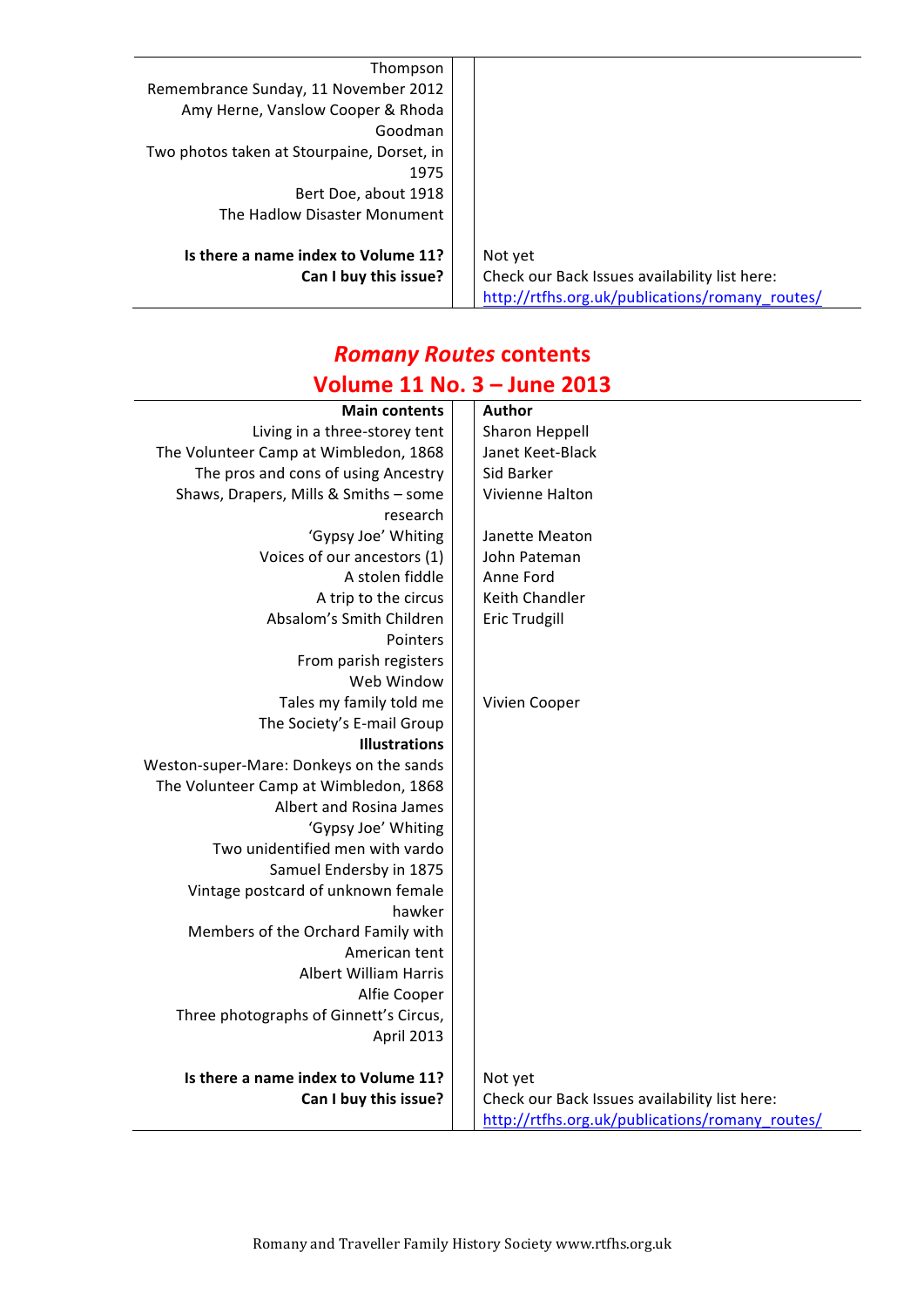## *Romany Routes* **contents Volume 11 No. 4 - September 2013**

| <b>Main contents</b>                      |                                                 |
|-------------------------------------------|-------------------------------------------------|
|                                           | Author                                          |
| Smith portraits at the National Portrait  |                                                 |
| Gallery                                   |                                                 |
| Showmen and circus artists in the 1800s   | <b>Frances Holland</b>                          |
| Looking for Comfort                       | <b>Tracey Waters</b>                            |
| A bright Society Day in windy Weston      | Sharon Heppell                                  |
| Those Jones boys!                         | Anne Ford                                       |
| The new FamilySearch website              | Sharon Heppell                                  |
| Daniel Butler's Children                  | <b>Eric Trudgill</b>                            |
| More about Granny Alice                   | <b>Christine Saunders</b>                       |
| Is this a Mrs Doe?                        |                                                 |
| Voices of our ancestors (2)               | John Pateman                                    |
| The British Romany Genetic Ancestry       | <b>Matt Sears</b>                               |
| Project, University of Leicester          |                                                 |
| Tales my family told me                   | Vivien Cooper                                   |
| The new RTFHS website                     |                                                 |
| 'Gypsy' Smith on postcards                | Robert Dawson                                   |
| What do you know about?                   |                                                 |
| Remembering the Hartlake Tragedy 160      | Anne Hughes                                     |
| years on                                  |                                                 |
| Two connected families                    | Grantley R. Hoath                               |
| An important new book - 'Gypsies of       |                                                 |
| Britain' by Janet Keet-Black              |                                                 |
| Treasurer's Report                        | <b>Dianne Sutton</b>                            |
| <b>Illustrations</b>                      |                                                 |
| Gypsies at Ascot, by Dame Laura Knight    |                                                 |
| Robert and Lottie Holland                 |                                                 |
| Israel Loveridge                          |                                                 |
| Rosina Parker and Frank Bentley           |                                                 |
| Society conference at Weston-super-Mare   |                                                 |
| Wedding of Andrew Smith and Trinity Black |                                                 |
| Reggie Buckland                           |                                                 |
| <b>Alice Hughes</b>                       |                                                 |
| William and Alice Hughes fruit picking    |                                                 |
| Unidentified woman and man at Addington   |                                                 |
| in 1936                                   |                                                 |
| Uriah and Matilda Smith about 1950        |                                                 |
| Sons of Joseph & Emma Buckley             |                                                 |
| Three images of 'Gypsy' Smith             |                                                 |
| Encampment at Rochford about 1950         |                                                 |
| Rose Cesario/Treasure                     |                                                 |
| Dave and Eileen Rawlins                   |                                                 |
| Another photo of 'Gypsy Joe' Whiting,     |                                                 |
| Sheerness                                 |                                                 |
| Forest's roundabout at Burford Fair, 1920 |                                                 |
| Elizabeth Leatherland                     |                                                 |
| Possibly Jesse and Mary Ridgley and       |                                                 |
| children                                  |                                                 |
| Is there a name index to Volume 11?       | Not yet                                         |
| Can I buy this issue?                     | Check our Back Issues availability list here:   |
|                                           | http://rtfhs.org.uk/publications/romany_routes/ |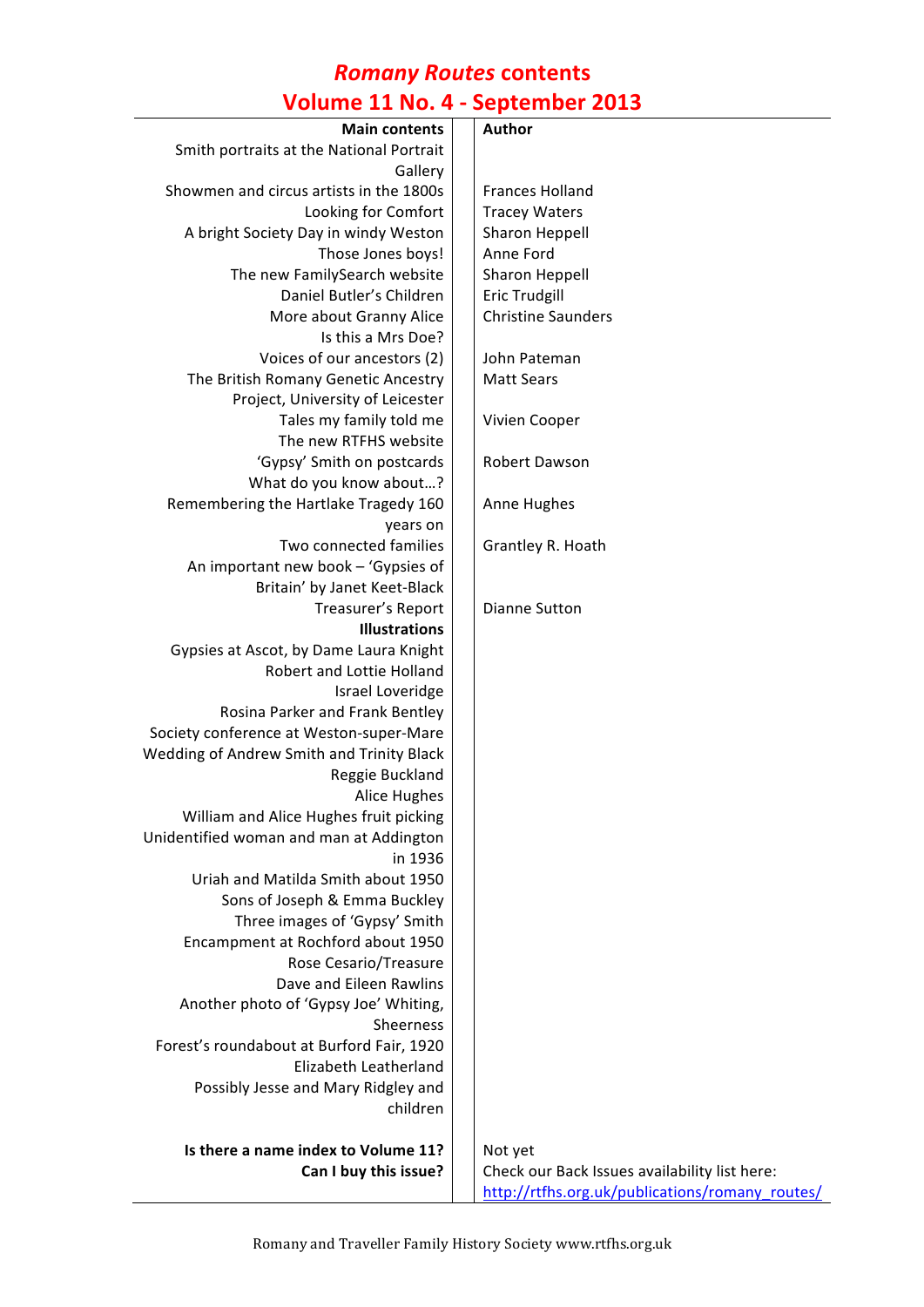#### *Romany Routes* **contents Volume 11 No. 5 – December 2013**

| <b>OINING TT IAN' A</b>                      | DECENINEL CATA                                  |
|----------------------------------------------|-------------------------------------------------|
| <b>Main contents</b>                         | <b>Author</b>                                   |
| 'Say Kak': the life of the Romany            | Sharon Heppell                                  |
| photographer                                 |                                                 |
| Walter Ayres (1868-1957)                     | <b>Christine Saunders</b>                       |
| Report on the Hadlow Open Day                |                                                 |
| <b>Gypsy Evangelists</b>                     | Anne Ford                                       |
| From parish registers: Huntingdonshire       | Vivienne Halton                                 |
| Probable Somerset Gypsies during the         | Robert Dawson                                   |
| 1920s                                        |                                                 |
| Obituary: Cyril Black (1934-2013)            |                                                 |
| Robert Holland's Children                    | <b>Eric Trudgill</b>                            |
| Did your ancestors serve in the First World  |                                                 |
| War?                                         |                                                 |
| Farewell to Jack Loveland, 1920-2013         |                                                 |
| Identified Gypsies and other Travellers on   | Robert Dawson                                   |
| postcards                                    |                                                 |
| What do you know about?                      |                                                 |
| Tales my family told me                      | Vivien Cooper                                   |
| Web Window                                   |                                                 |
| Chairman's Report - AGM 11 May 2013          | Steve Wright                                    |
| <b>Illustrations</b>                         |                                                 |
| Reverse of portrait giving details of the    |                                                 |
| photographer Mace                            |                                                 |
| Augustus Mace (1886-1969)                    |                                                 |
| Albert (Ayres) Saunders                      |                                                 |
| Matty (Walter) Ayres, 1950s                  |                                                 |
| Two photos from the Open Day at Hadlow       |                                                 |
| Distinctive altar at the chapel at Norton,   |                                                 |
| Hertfordshire                                |                                                 |
| Headstone of Polly and Cornelius Smith       |                                                 |
| Four 1920s photographs taken by              |                                                 |
| Mrs A.C.Osborn Hann                          |                                                 |
| Cyril Black (1934-2013)                      |                                                 |
| <b>Theodore Diaper</b>                       |                                                 |
| Janet Keet-Black with Jack Loveland,         |                                                 |
| October 2004                                 |                                                 |
| Gypsy cavalcade, Leintwardine (showing       |                                                 |
| the Lock family)                             |                                                 |
| Greens and Hardys, circa 1904                |                                                 |
| 'Hungarian Gipsies in the Hope Valley'       |                                                 |
| (actually a James family)                    |                                                 |
| Herons, circa 1918                           |                                                 |
| Smiths in Hainault Forest, 1903              |                                                 |
| Sinfi Smith: early 1900s postcard, plus 1851 |                                                 |
| original                                     |                                                 |
| Epsom Day School, 1936                       |                                                 |
| Unknown man and woman having a drink         |                                                 |
| by the wayside                               |                                                 |
| Is there a name index to Volume 11?          | Not yet                                         |
| Can I buy this issue?                        | Check our Back Issues availability list here:   |
|                                              | http://rtfhs.org.uk/publications/romany_routes/ |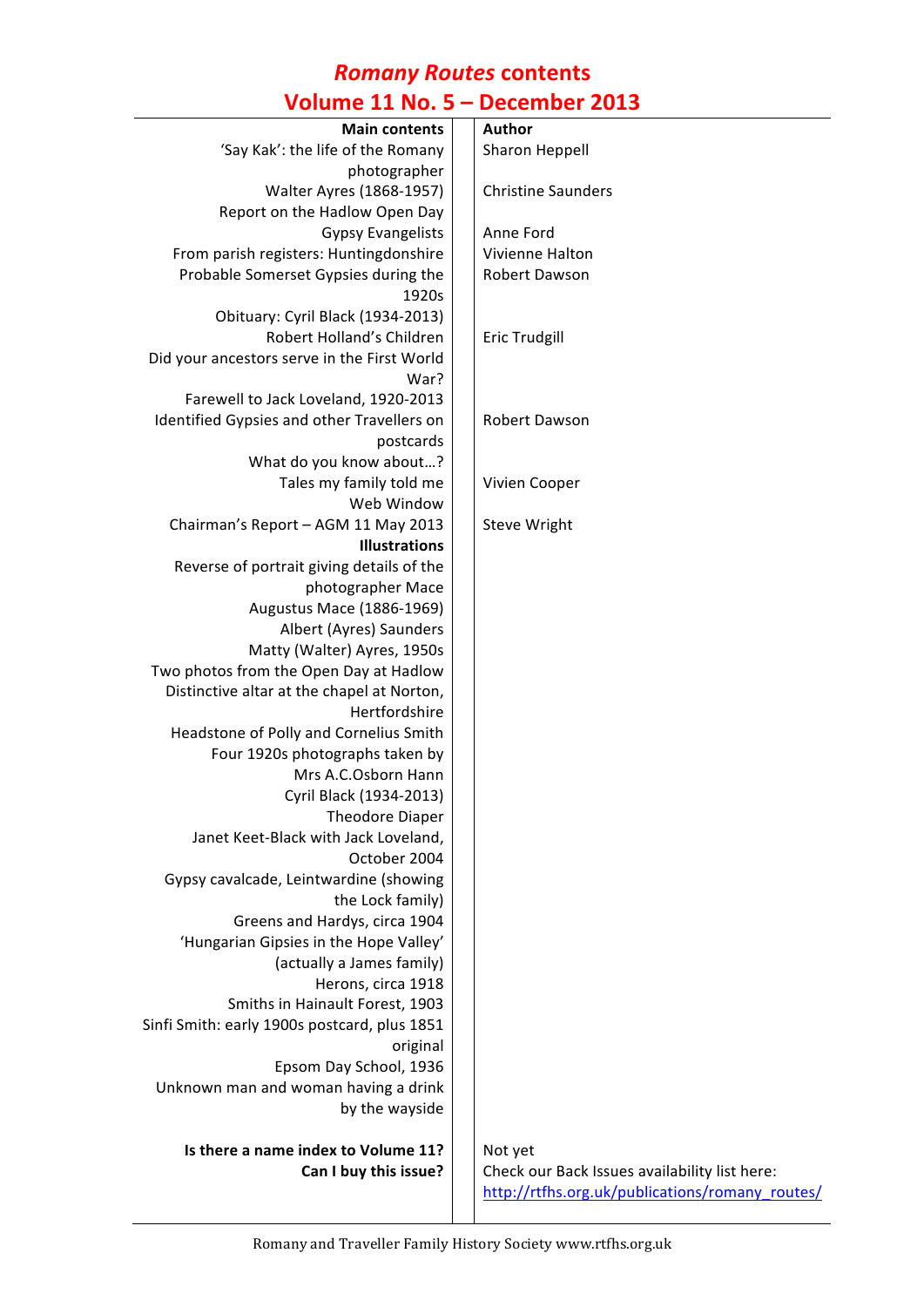### *Romany Routes* **contents Volume 11 No. 6 – March 2014**

| <b>Main contents</b>                                            | Author                                          |
|-----------------------------------------------------------------|-------------------------------------------------|
| Yet another Romany photographer found:                          | <b>Sharon Heppell</b>                           |
| <b>Gilbert Whatnell</b>                                         |                                                 |
| Obituaries: Vivienne Margaret Halton and                        | <b>Eric Trudgill</b>                            |
| <b>Simon Evans</b>                                              |                                                 |
| Snapshots in time: Family photos,                               |                                                 |
| Oxfordshire Romanies and musical                                |                                                 |
| traditions: 2014 Society Day and AGM                            |                                                 |
| Identified Gypsies on postcards [i]                             | <b>Bob Dawson</b>                               |
| The case of Artula Stanley                                      | Anne Ford                                       |
| Identified Gypsies on postcards [ii]                            | <b>Bob Dawson</b>                               |
| James Venus                                                     | Joanne Major and Sarah Murden                   |
| Identified Gypsies on postcards: Scotland                       |                                                 |
| [iii]                                                           |                                                 |
| English Gypsy music goes to Hungary                             | <b>Gwilym Davies</b>                            |
| Boshamengro II - Moses Shaw                                     | Philip Heath-Colman                             |
| New books                                                       |                                                 |
| Henry Fletcher's children                                       | <b>Eric Trudgill</b>                            |
|                                                                 |                                                 |
| John Loveridge, 1876-1960<br>The confusing case of Diogenes Lee | <b>Albert Buckley</b><br><b>Bob Collins</b>     |
|                                                                 |                                                 |
| Tales my family told me: Tragedy at                             | Vivien Cooper                                   |
| Hillingdon Fair                                                 |                                                 |
| The life of Shadrach Boswell: Part 1                            | <b>Richard Edmunds</b>                          |
|                                                                 |                                                 |
| <b>Illustrations</b>                                            |                                                 |
| Walter Whatnell and his family                                  |                                                 |
|                                                                 |                                                 |
| Gipsy Encampment, South Shore, Blackpool                        |                                                 |
| Hughie Steele and his son Hughie                                |                                                 |
| Leonora and Lavinia Petulengro                                  |                                                 |
| Thirza Stanley                                                  |                                                 |
| Two photos of Jim Toodley Lee and family                        |                                                 |
| Two Yorkshire photos: a Taylor and the                          |                                                 |
| Moore family                                                    |                                                 |
| A strolling Gypsy piper                                         |                                                 |
| Pilgrims of the mist                                            |                                                 |
| The coronation of Charles Faa Blythe                            |                                                 |
| Esther Faa Blythe                                               |                                                 |
| Dancers and musicians in Hungary                                |                                                 |
| Wayside encampment, published 1837                              |                                                 |
| Molly dancers at Little Downham, 1933                           |                                                 |
| John Loveridge                                                  |                                                 |
| John and Omie King                                              |                                                 |
|                                                                 |                                                 |
| Is there a name index to Volume 11?                             | Not yet                                         |
| Can I buy this issue?                                           | Check our Back Issues availability list here:   |
|                                                                 | http://rtfhs.org.uk/publications/romany_routes/ |
|                                                                 |                                                 |
|                                                                 |                                                 |
|                                                                 |                                                 |
|                                                                 |                                                 |
|                                                                 |                                                 |
|                                                                 |                                                 |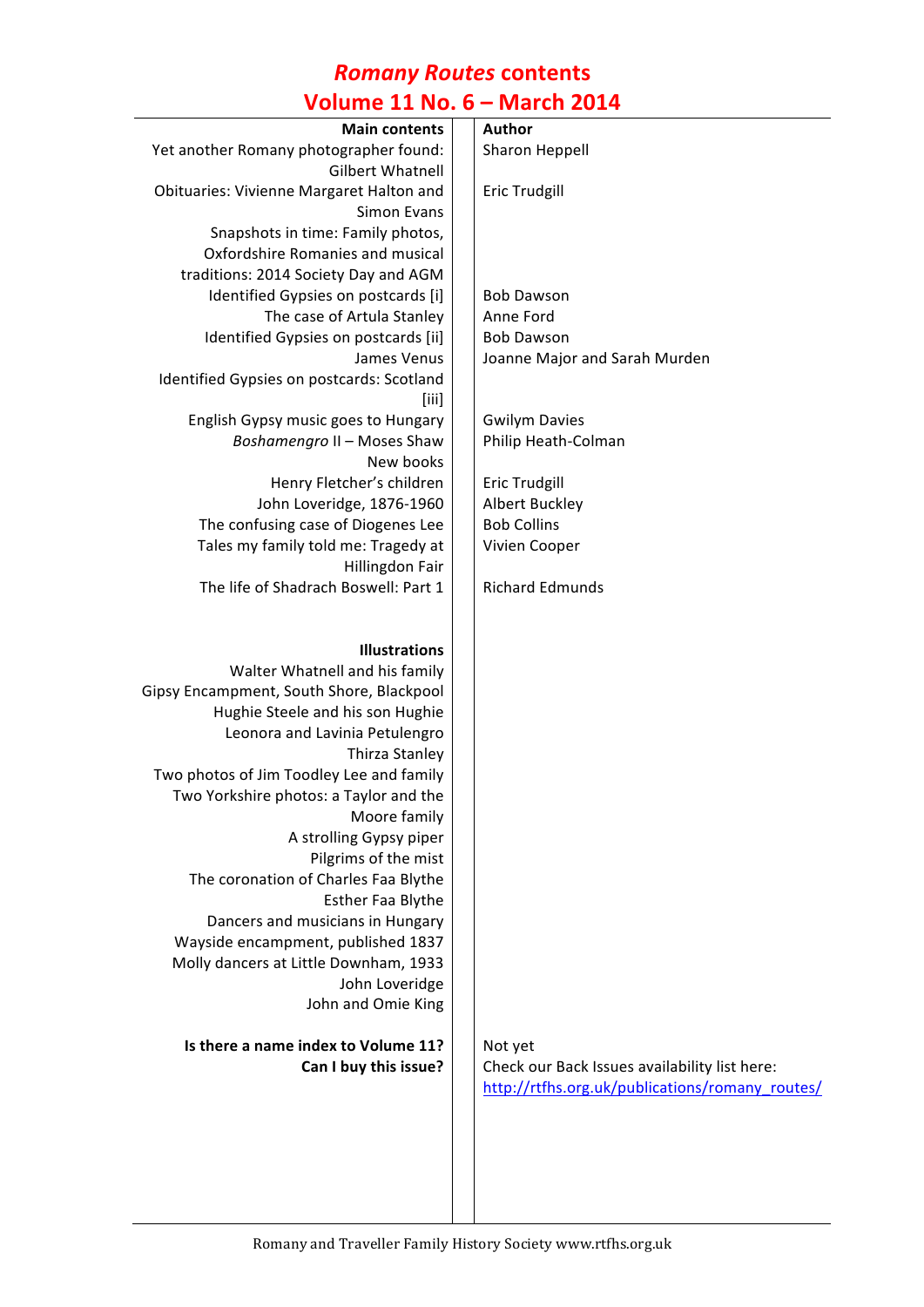## *Romany Routes* **contents**

# **Volume 11 No. 7 – June 2014**

| <b>Main contents</b>                      | Author                                          |
|-------------------------------------------|-------------------------------------------------|
| <b>Hearns of Hertfordshire</b>            | Anne Ford                                       |
| Amberline Sheen                           | Jeremy Russell                                  |
| Web Window                                |                                                 |
| <b>Tudor Gypsies</b>                      | Jeremy Harte                                    |
| Identified Gypsies on postcards [iv]      | <b>Bob Dawson</b>                               |
| Tales my family told me: Moving into York | Vivien Cooper                                   |
| Road                                      |                                                 |
| The life of Shadrach Boswell: Part 2      | <b>Richard Edmunds</b>                          |
| 'The Gypsy Convict Jones'                 | Sarah Murden and Joanne Major                   |
| What do you know about? 1940s             |                                                 |
| encampment, Waltham Cross and Mary        |                                                 |
| Palmer, palmist                           |                                                 |
| <b>Collecting Gypsy postcards</b>         | Jim Moody                                       |
| <b>Memories of Simon Evans</b>            | John Pateman                                    |
| Thomas Hazard's children                  | <b>Eric Trudgill</b>                            |
|                                           |                                                 |
| <b>Illustrations</b>                      |                                                 |
| Military medals awarded to Amberline      |                                                 |
| Sheen                                     |                                                 |
| Wayside encampment                        |                                                 |
| Bartley Gorman and Johnny Lock fighting   |                                                 |
| Cocker ('Sir Montague') Smith             |                                                 |
| Berry pickers at Blairgowrie              |                                                 |
| <b>Evangelist Simon Smith</b>             |                                                 |
| Female member of the Cooper family        |                                                 |
| Newcombe Boss aka Barthy Jones            |                                                 |
| Selina Smith                              |                                                 |
| The burning of Selina Smith's wagon, 1912 |                                                 |
| Bucklands at Kirtlington Fair, 1908       |                                                 |
| Three photos needing identification       |                                                 |
| Is there a name index to Volume 11?       | Not yet                                         |
| Can I buy this issue?                     | Check our Back Issues availability list here:   |
|                                           | http://rtfhs.org.uk/publications/romany_routes/ |
|                                           |                                                 |